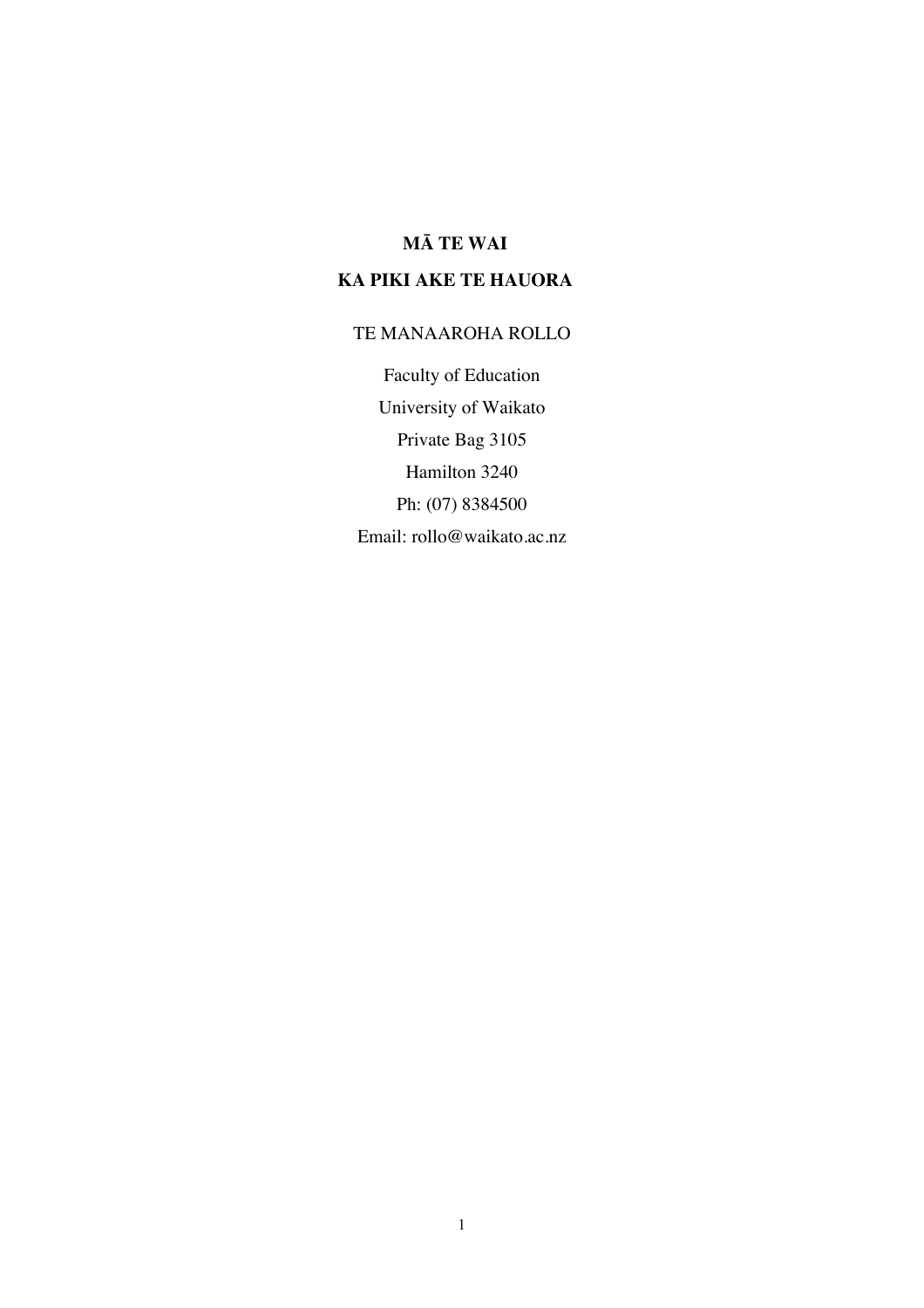### **MĀ TE WAI**

## **KA PIKI AKE TE HAUORA**

#### **ABSTRACT**

This paper researched traditional Māori forms of music therapy focusing on *waiata*<sup>1</sup> and *taonga pūoro*<sup>2</sup> . Linking cultures: collaborative partnerships in music therapy and related disciplines is the main objective of this research. In support, this paper examined past and current Māori practices that aim to heal and promote 'well-being' amongst people, thus resulting in linking the Māori culture and therapeutic values and practices in contemporary New Zealand

The title of this paper is **Mā Te Wai - Ka Piki Ake Te Hauora**, literally translates as through water, music and spiritual connection brings about human 'well being'. The Māori word '*wai*' has three separate meanings in this title. First, *wai Māori* being fresh water, an important necessity and *rongoa*<sup>3</sup> in everyday life. Second, *waiata (*and *pūoro<sup>4</sup> )*, being song and music as a Māori therapeutic practice. Third, *wairua*, the spiritual connection between the spiritual realm and human physical being for healing. All three aspects will be examined further to give an understanding of traditional practices used in ancient times, and current practices that employs *waiata* and *taonga pūoro* as a traditional means of healing in contemporary times.

**Keywords**: hauora, waiata, taonga pūoro, rongoa.

#### **1. INTRODUCTION**

In Māori cosmology, the Māori originates from Io and the gods, and it was the gods that created the world and the physical human being. According to Tiramorehu (1849):

> *Kei te pō te timatatanga o te waiatatanga mai a te atua. Ko te ao, ko te ao mārama, ko te ao tūroa.*

<sup>1</sup> *Waiata*: Māori song from traditional to contemporary forms. <sup>2</sup> *Taonga pūoro*: traditional Māori instruments. <sup>3</sup> *Rongoa*: traditional Māori medicine. <sup>4</sup> *<sup>P</sup>ūoro:* music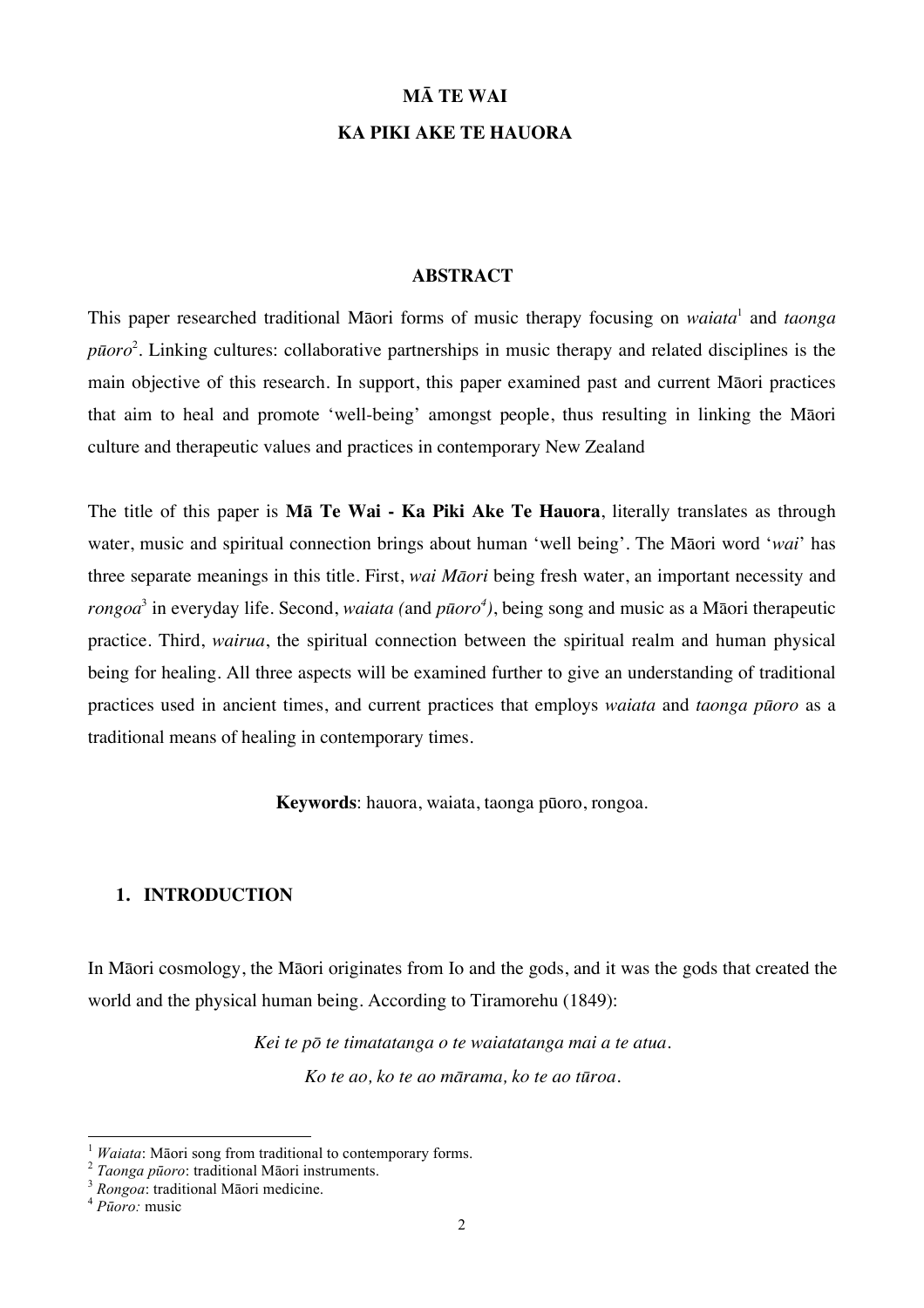Translated, it was in the night that the gods sang the world into existence from darkness, into the world of light that created a world of music.

The creation of the world and all its inhabitants possess a special power gifted by Io, the supreme god, the power of *mauri.* According to Barlow (1991, p. 83) "*everything has a mauri, including people, fish, animals, birds, forests, land, seas, and rivers; the mauri is that power which permits these living things to exist within their own realm and sphere.*

Therefore, the Māori was very connected to the gods, the universe, the earth and all its inhabitants through the power of *mauri.* Hence, the spoken words of Tānemahuta who created the first human being Hineahuone, "Tīhei **Mauri**-ora."<sup>5</sup> In reference to this particular research the main focus is on *hauora* or 'well-being' that is embodied within the *mauri* of the human being.

Mention must be made about the importance of *hauora* within the *whānau*<sup>6</sup>, *hapū*<sup>7</sup> and *iwi*<sup>8</sup>. As this important proverb states:

*He aha te mea nui o te ao? He tangata, he tangata, he tangata.*

Translated, what is the most important thing in the world? It is people, the people, the human race.

Therefore, the Māori was very concerned about the state of its people whether it be populating the tribe, survival or ensuring *hauora,* as life itself was pertinent to the survival and functioning of the tribe.

In the Māori world there were many remedies and therapeutic practices to ensure the *hauora* of the people were maintained. Although many of these practices are replaced by Western traditions, some of these ancient practices still continue today. These traditional practices include:

- ! Karakia: Māori rituals for healing the sick. Linking the person to the gods.
- Rongoa: traditional medicine from the natural environment.

<sup>5</sup> *<sup>T</sup>īhei Mauri-ora:* the sneeze of life, let there be life. <sup>6</sup> *Whānau:* family. *<sup>7</sup> Hapū*: sub-tribe, the clan. <sup>8</sup> *Iwi:* the main tribe, the nation.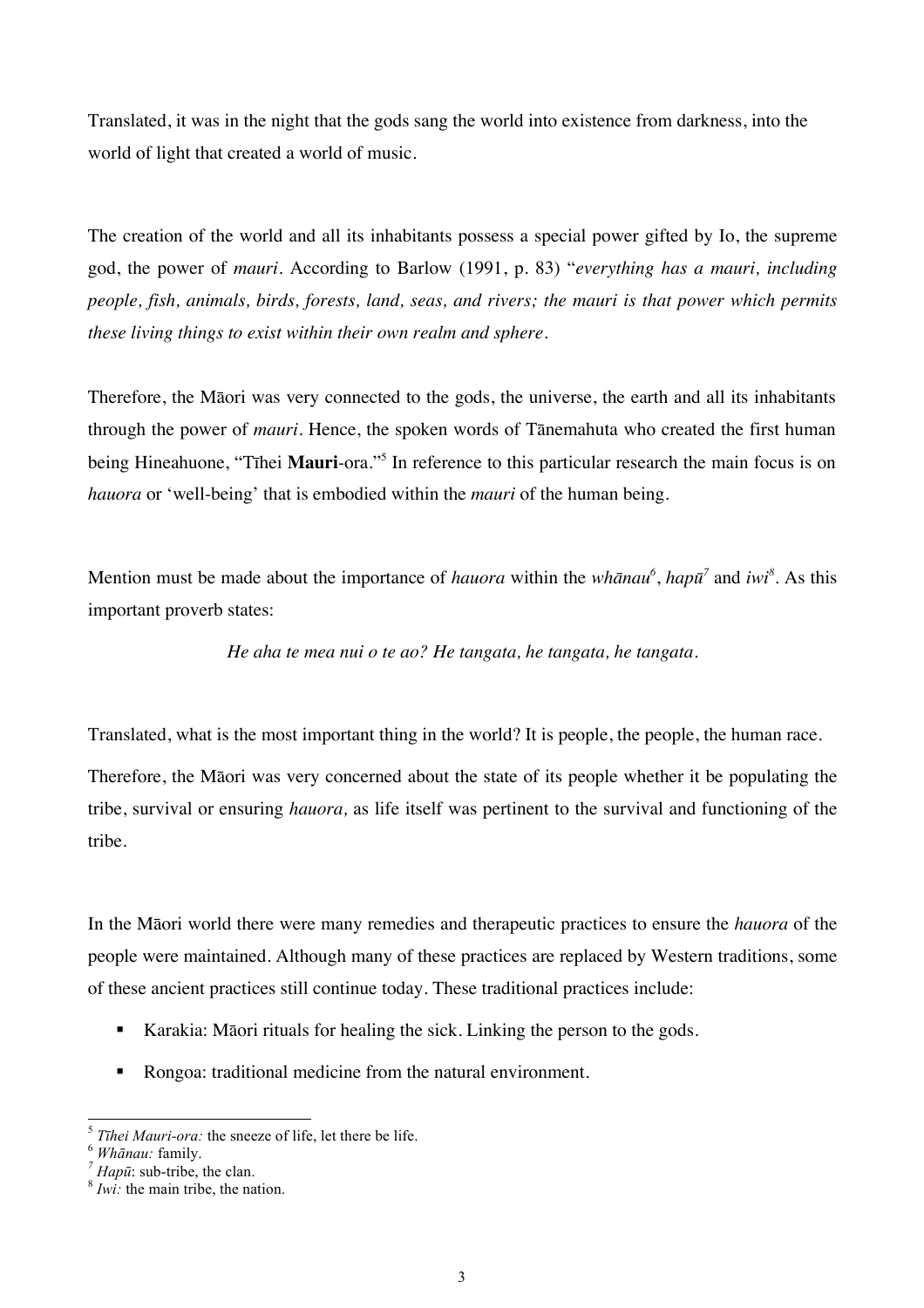- ! Mirimiri, Koo Miri, Tā Miri, and Romiromi: traditional practices of massaging and healing the body.
- ! Waiata: traditional songs for healing purposes.
- ! Taonga pūoro: traditional Māori instruments for sound healing.

Although, these traditional practices can be performed individually in some particular cases, but in others there may be a need to combine some or all practices, depending on the treatment or the person being treated.

Finally, the important role of the *tohunga*<sup>9</sup> who performs the *karakia*, prepares the *rongoa*, sings the *waiata,* performs *mirimiri*, or plays *taonga pūoro*. According to Robinson (2005, p. 10), "*the tohunga is a spiritual person of great power and may be called the priest of Māori society".*

Although I agree that the *tohunga* is a spiritual person, and to the Māori very *tapu<sup>10</sup>*, the word priest denotes Western belief system and a Christian denomination that differs from the Māori belief system. For the purpose of this paper, the *tohunga-rongoa* refers to a healer, a spiritual leader, a knowledgeable scholar in ancient folklore, the mediator between the spiritual and physical worlds, and the caretaker of ancient practices.

The practices of the Māori *tohunga* was halted by the introduction of the Tohunga Suppression Act 1907 aimed to replace tohunga as traditional Māori healers with "modern" medicine. This had severe impact on Māori society during colonisation where traditional practices were outlawed, however continued behind closed doors. The effect of such a law impacted on the decline of tohunga, the lost of traditional knowledge and denying Māori indigenous rights to practice *mātauranga* Māori - Māori knowledge, that have been practiced for years. Western medicine and the doctor replaced the *tohunga*.

 <sup>9</sup> *Tohunga:* literal translation is 'an expert.' In Māori society there were many tohunga who had special roles. This research focuses on tohunga-rongoa, a healer.

*Tapu:* sacred, powerful.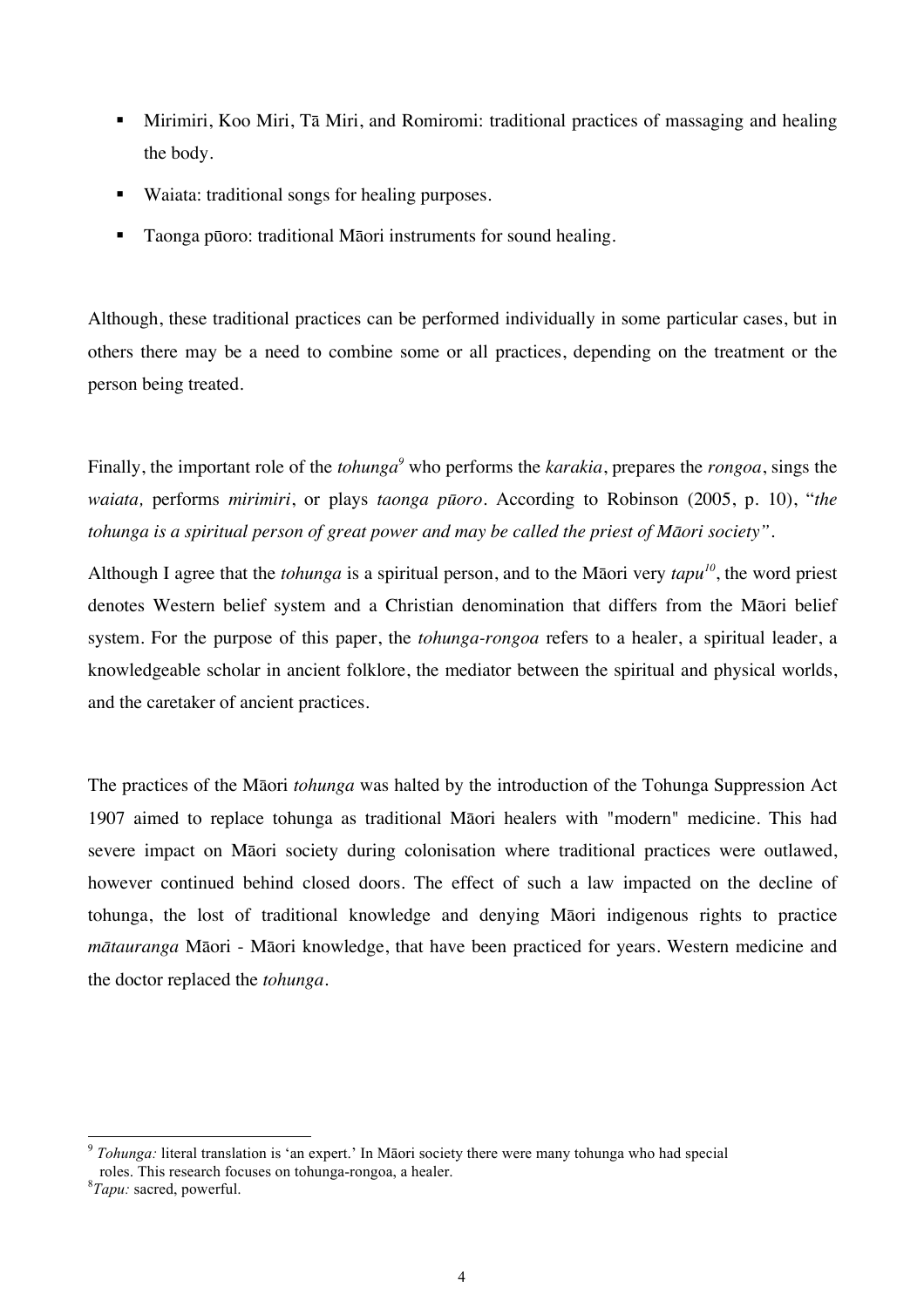#### **2. MAURI**

As mentioned before all living creatures including the human being possess *mauri* from Io, the supreme god. This notion that living organisms possess unique quality, a élan vital, that gives them that special quality we call life. As Victor Stenger (1999) writes:

*Belief in the existence of a living force is ancient and remains widespread to this day. Called prana by the Hindus, qi or chi by the Chinese, ki by the Japanese, and 95 other names in 95 other countries, this substance is said to constitute the source of life that is often associated with the soul, spirit and mind.*

In *hauora*, the *mauri* plays an important part of the birth, death and the healing of the human being. According to Barlow (1991, p. 83), "*when a person is born, the gods bind the two parts of body and spirit of his being together. Only the mauri or power of Io can join them together".*

Furthermore, the *manawa* - heart provides the breath of life, but the *mauri* has the power to bind or join together both spiritual and physical beings resulting in life. In death, the *mauri* is no longer able to bind those parts together, and thereby give life - and the physical and spiritual parts of a person's being is separated (Barlow, 1991, p. 83).

In the process of sustaining *hauora,* the *tohunga* being the mediator between the god Io and the physical being of the person, focuses on both *manawa* and *mauri* to restore health. The healing of the sick requires *mauri* to connect the person to God and the spiritual realm for spiritual intervention, and the *manawa*, or the human body to respond to traditional practices such as *karakia*, *rongoa, mirimiri, waiata* and *taonga pūoro* as tools for healing.

In healing, the *tohunga-rongoa* was knowledgeable in the make-up of the human body and how to heal. Robinson (2005, p. 215) mentions, "*understanding the workings of the soul and the body played a major role in diagnosing and healing patient".*

Robinson (2005, p. 216) identifies the 'body of man' according to Eldon Best that differ from Poua Taare as shown below: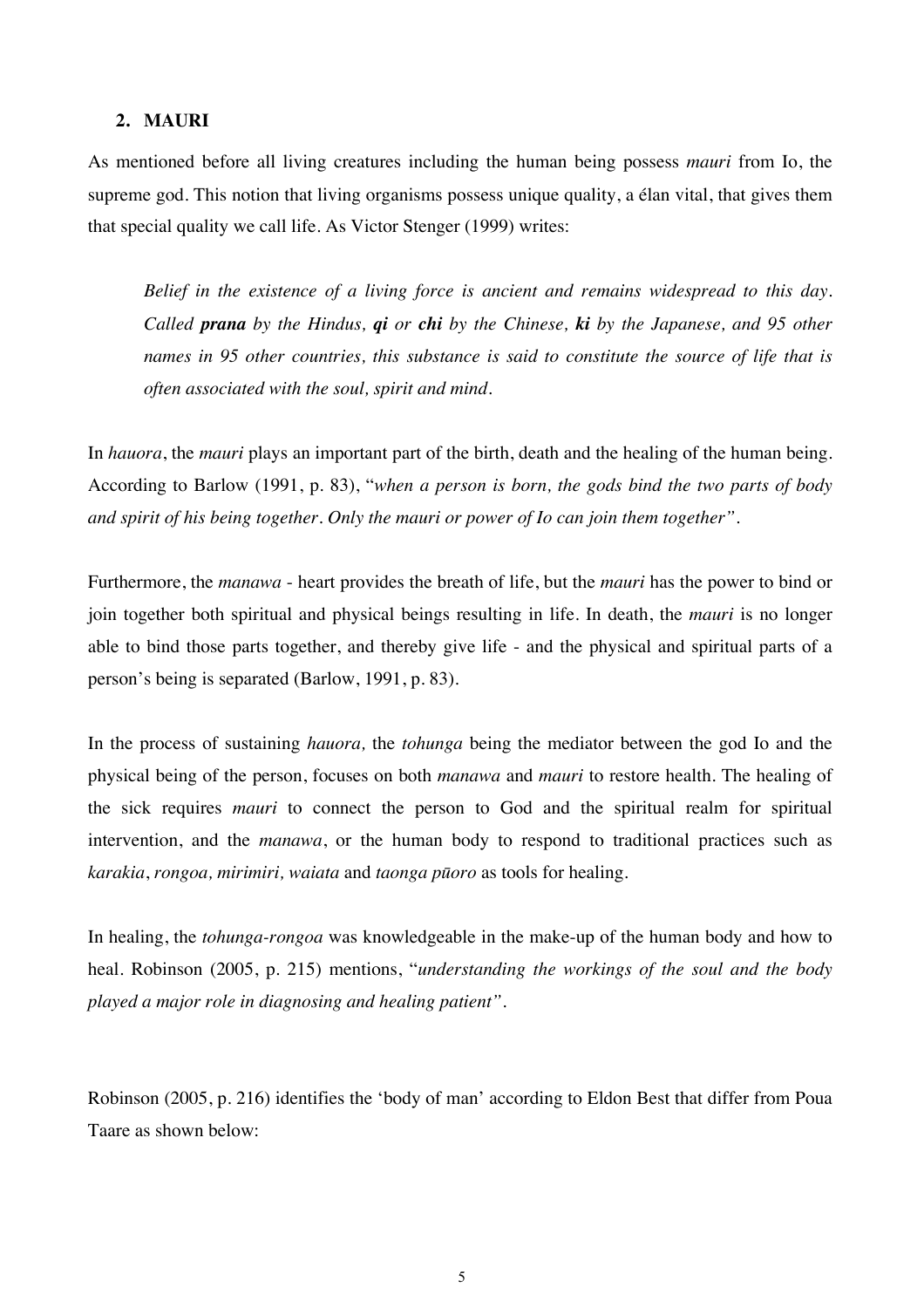| Meaning | <b>Word by Best</b> | <b>Word by Taare</b> |
|---------|---------------------|----------------------|
| Soul    | Hamano              | Wairua               |
| Breath  | Manawa              | Hau                  |
| Shadow  | Ata                 | Ahua                 |
| Body    | Kiko                | Kiko                 |

*Figure 1* below shows two diagrams. The left diagram depicts the souls seated on the body of man. The right diagram illustrates that the souls envelope the body like veils, somewhat like the rings of an onion.



*Figure 1* The soul of man(Robinson, 2005, p. 217)

In Māori health terms this is extended to:

- *Taha Hinengaro*: mental state
- *Taha Tinana*: the physical body
- *Taha Wairua/mauri*: the spiritual being
- *Manawa*: the heart, life source
- *H* $\bar{a}$ : the breath, breathing
- *Hauora*: the breath of life, the 'wellbeing.'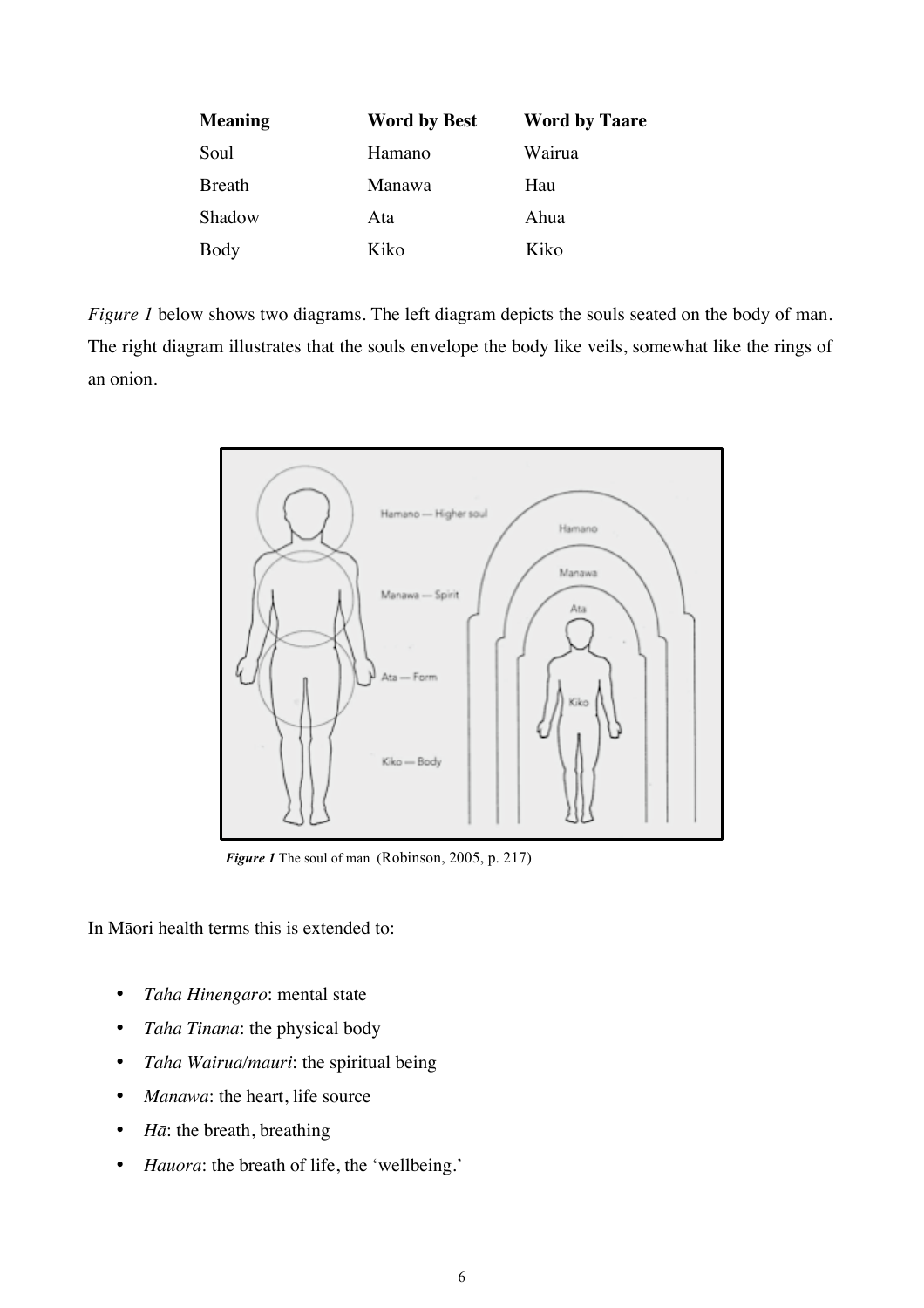The *mauri* (and *mana*11) of a person is the main concern of the *tohunga rongoa* to restore health in times of sickness. Robinson (2005) explains the role of *tohunga rongoa* during healing:

*The healing of the tohunga-rongoa can be seen as having two stages here. One is the opening of the channels to let mauri run its course, thus power, or life force, is able to heal. The second is the aka or vine, the blueprint by which the āhua<sup>12</sup> transforms this potential energy into correction vitality. How these two stages are brought into action is by karakia (p. 229).*

# **3. WAIATA**

As mentioned in the introduction, *wai māori* is important as water was not only seen as a commodity of life but also used in many cases as a *rongoa*, for its healing properties. I have given an account of the close relationship that Māori have with Io, the gods, the universe and earth, and that everything exists through the life binding element *mauri.* I would like to turn our attention to the traditional practices of *waiata* as important *tikanga,* <sup>13</sup> and tools for healing.

Traditional *waiata* refer to different classifications of Māori chants that is part of the older form of Māori music as explained by Mclean (1965) and Ngata (2006):

*The other kind of Māori music (Māori chant) has a long tradition dating back to the beginnings of the Māori people. Even today it remains associated with the old values and institutions of Māoridom. It exhibits, in consequence, great tenacity of style.*

There are many classification and sub-classifications of *waiata*. Too many to mention. However, in light of the healing process, I would like to explain the importance of *karakia*, known as recited songs, usually performed by *tohunga*; *oriori -* lullabies; and *waiata hou* - contemporary songs for the purpose of healing.

Ancient *karakia* were known only by *tohunga* who perform certain rituals. This knowledge was never shared and kept secret to the *tohunga* and tribal folklore. Every tribe had their chosen *tohunga*

<sup>&</sup>lt;sup>11</sup> *Mana:* power, authority, prestige. Mana is the enduring, indestructable power of the gods (Barlow,

 <sup>1991,</sup> p. 61). Likened to mauri, everything has mana including the human being. <sup>12</sup> *<sup>Ā</sup>hua:* form, approaches, practices <sup>13</sup> *Tikanga:* customs, traditions, rituals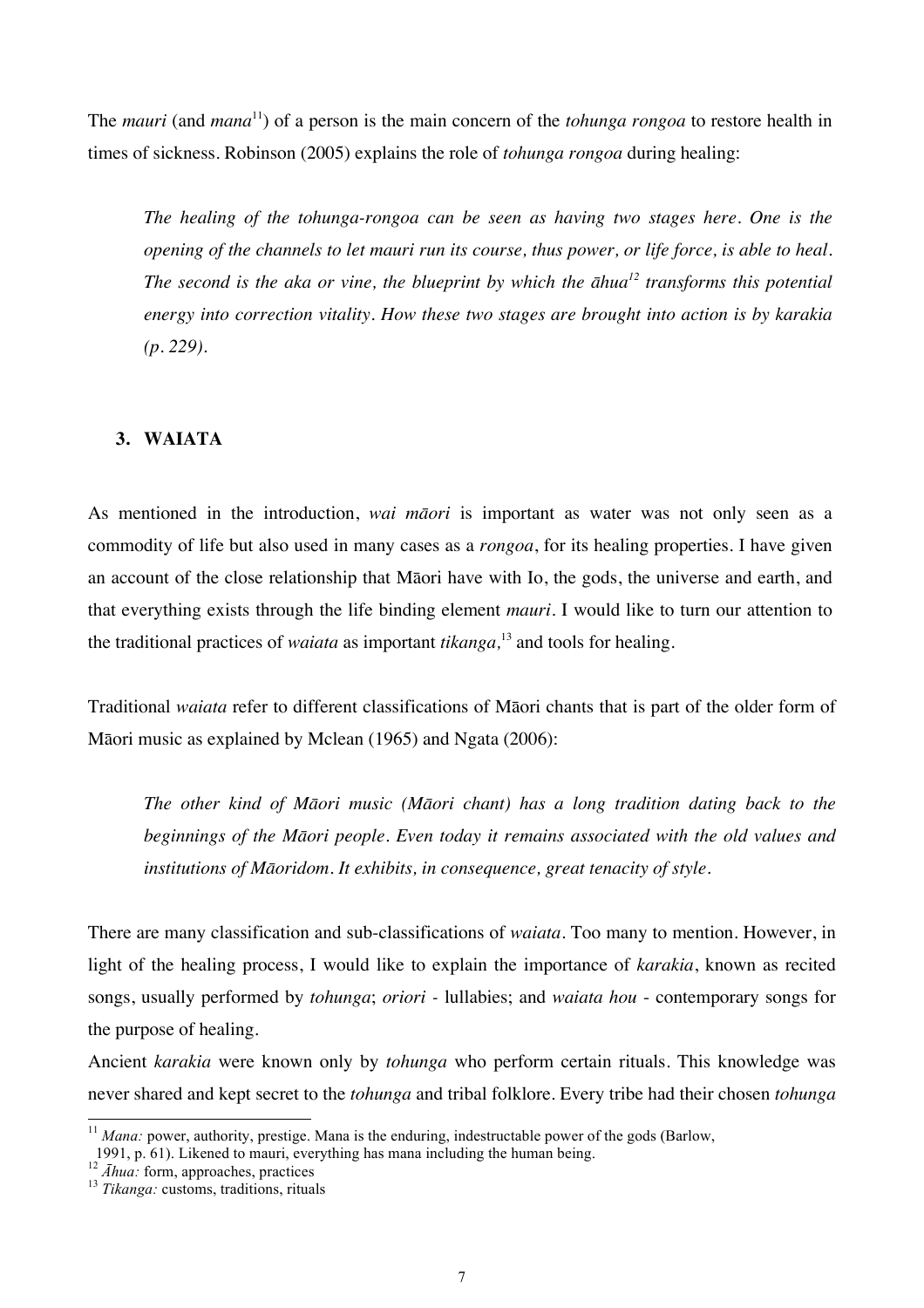and a repertoire of *karakia* for use in all kinds of situations including healing. Every *karakia* is *tapu* in textform, function, and delivery as a mediation between the *tohunga*, the person being healed, Io, and the gods.

Here are two examples of *karakia* cited by Robinson (2005, pp. 235, 237). The first example is used when collecting the *miro* leaf and the *karakia* is an invocation of the life force essence to empower the healing plants into effectiveness; and the second example is used to heal a broken bone.

Example 1

E Miro taketake mai i Hawaiki $14$ Ka pū mai i Hawaiki Ka weu mai i Hawaiki Ka more mai i Hawaiki Ka rito mai i Hawaiki Ka aka mai i Hawaiki Ka aka mai i Hawaiki Ka tipu mai i Hawaiki Ka pua mai i Hawaiki Ka hua mai i Hawaiki Hara mai aue tiki hua Hai rongoa mō… Hai oranga mō…

*Oh great Miro that sprouted in Hawaiki Grew tap root in Hawaiki Grew secondary roots in Hawaiki Grew rootlets in Hawaiki Grew the shoot in Hawaiki Branched in Hawaiki Leafed in Hawaiki*

<sup>&</sup>lt;sup>14</sup> Hawaiki: the name of the Māori homeland from whence they migrated across the Pacific Ocean and founded Aotearoa, New Zealand.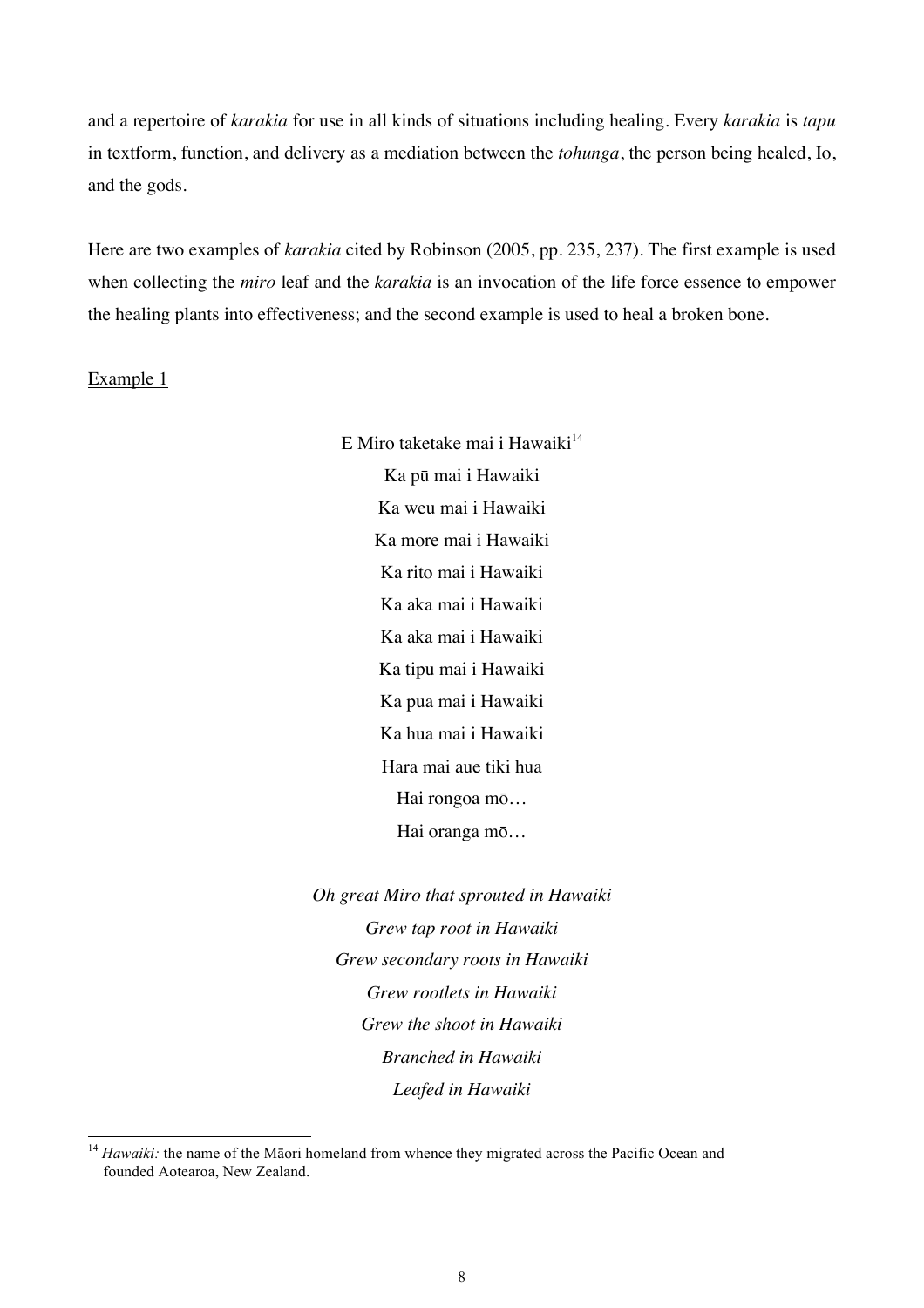*Blossomed in Hawaiki Bore leafbuds in Hawaiki I have come to get your leafbuds For medicine for….. For long life …..*

#### Example 2

E Tiki e, hōmai te ruruku Rukutia, taroia, tamaua Toro te kiko. Arawa i o uaua Tēnei hoki te tutaki ka mau

*O Tiki, give here the binding Draw together, tie up, hold fast Stretch out the flesh. Fasten your sinews Now the junction is made fast*

From traditional *karakia* emerged Christian prayers that were administered by ministers or priests from different religions and/or *kaumatua<sup>15</sup>*. These specific prayers connected to the Christian god, *Ihowa<sup>16</sup>* and *Ihu Karaiti<sup>17</sup>*. Here is a Christian prayer used in the Pai Mārire Faith of the Kīngitanga18. This particular prayer pays homage to the Kīngitanga, to Kīngi Tūheitia, the sick, and the people gathered at the morning service.

## Pai Mārire Karakia

<sup>&</sup>lt;sup>15</sup> *Kaumatua:* Māori elders and leaders.<br><sup>16</sup> *Ihowa:* Jehovah, God almighty<br><sup>17</sup> *Ihu Karaiti:* Jesus Christ, the son of God.<br><sup>18</sup> *Kīngitanga:* Māori king movement.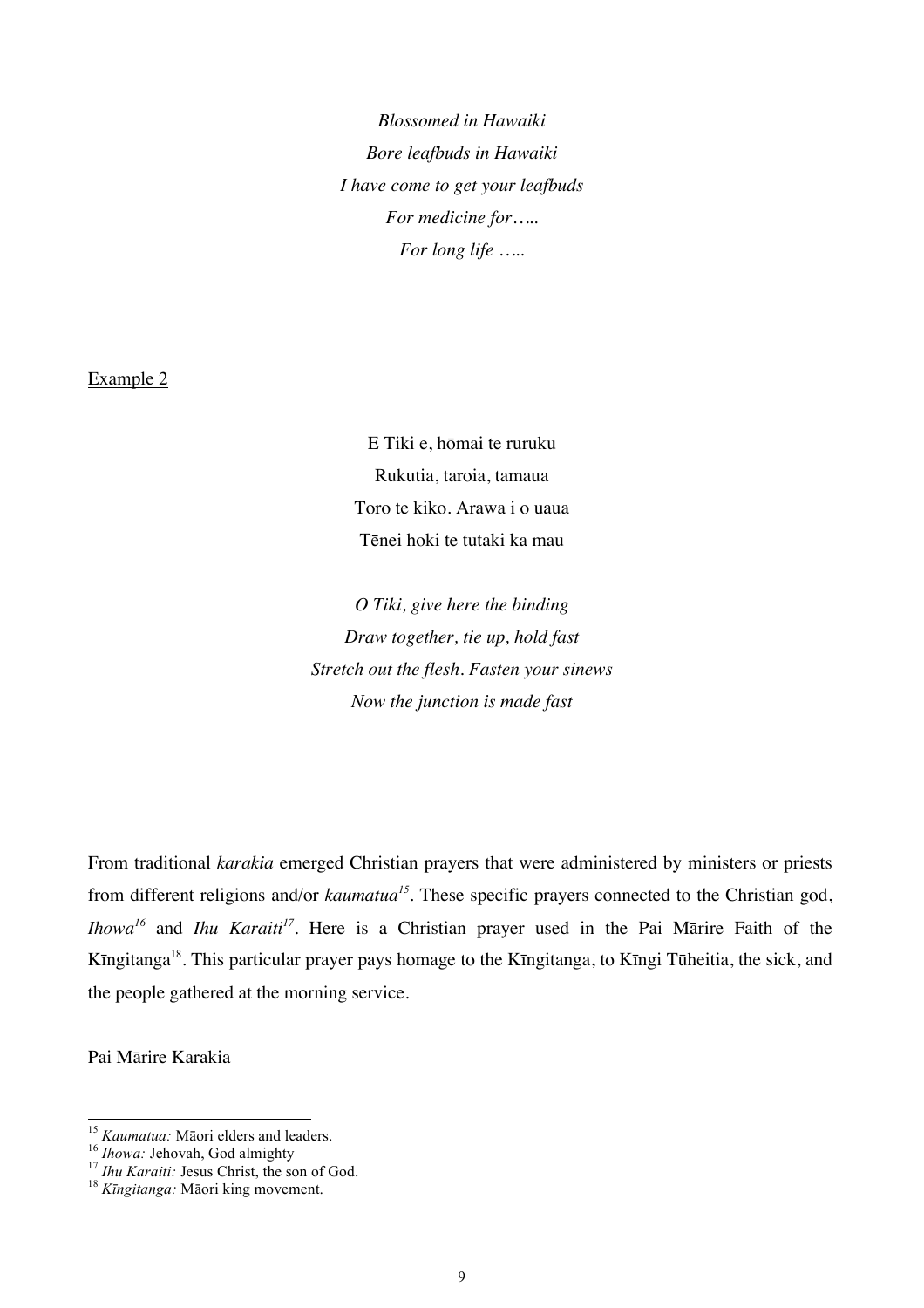Tō tiakinga māramatanga e te Atua Ki tō mātou kīngi a Tūheitia Ki ngā tinana e māuiui ana Ki a mātou katoa i te ata nei Nāu te korōria Nāu te korōria Nāu te korōria - a - a Rire rire hau Paimārire

*Oh god, bless and care Towards our King Tūheitia To the many that are stricken with illness Towards us that are gathered together this morning The glory is yours The glory be to you The glory is yours Goodness and peace to one another*

The *oriori* were lullabies described here by Simmons (2003, p. 9):

*Oriori or Pōpō are lullabies: sung on the birth of a chiefly child and afterwards recounting the deeds of his ancestors and the myths and history of the tribe.* 

Lullabies were important *rongoa,* not only to put the baby to sleep, but during illness, calming the baby so that the healing process can take its course. Whether the *oriori* was being sung by the mother, father or other kinfolk, it was important for the baby to connect to the human voice and the melody and rhythm of the song for calming affect and family reassurence. Furthermore, to educate the child, the *oriori* was a way to connect the child to personal genealogy, tribal affiliation, tribal history, myths & legends and important events. One could say, that the *oriori* played a dual role, healing and educating.

Here are two examples of *oriori*. The first example is a traditional song composed by Enoka Te Pakaru of Te Aitanga-ā-Mahaki tribe. In the lullaby there is mention of the coming of the kūmara,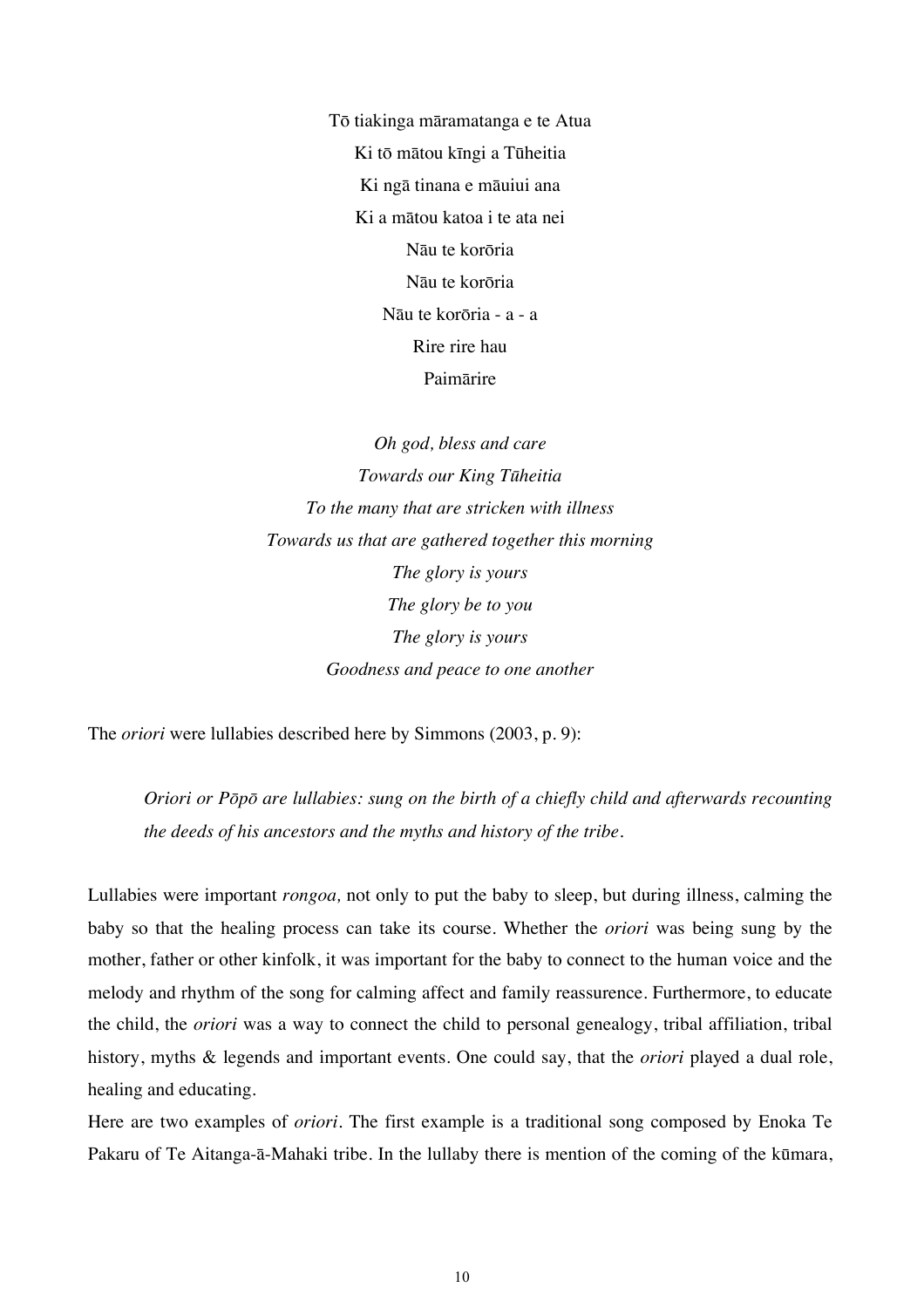sweet potato. I have provided the first verse of this very long *oriori*, which has 60 lines of lyrics altogether. The second song is a contemporary *waiata* that my mother sang to me during childhood.

## Example 1

## Pōpō

E tangi ana tama ki te kai māna Waiho, me tiki ake ki te Pou-a-hao-kai Hei ā mai te pakake ki uta rā Hei waiū mō tama Kia hōmai e tō tupuna e Uenuku Whakarongo! Ko te kūmara ko Parinui-te-rā Ka hikimata te tapuae o Tangaroa Ka whaimata te tapuwae o Tangatora Tangaroa! Ka haruru!

#### *Lullaby*

*My son, Tama, is cryng for food Wait until it is fetched from the Pillars-of-netted fodd And the whale is driven ashore To give milk for you my son Verily, your ancestor Uenuku will give freely Now Listen. The kūmara is for the Beetling-Cliff-of-sun Beyond the eager bounding strides of Tangaroa Lo, striding to and fro is Tangaroa, god of the sea Tangaroa! Listen to his resounding roar!*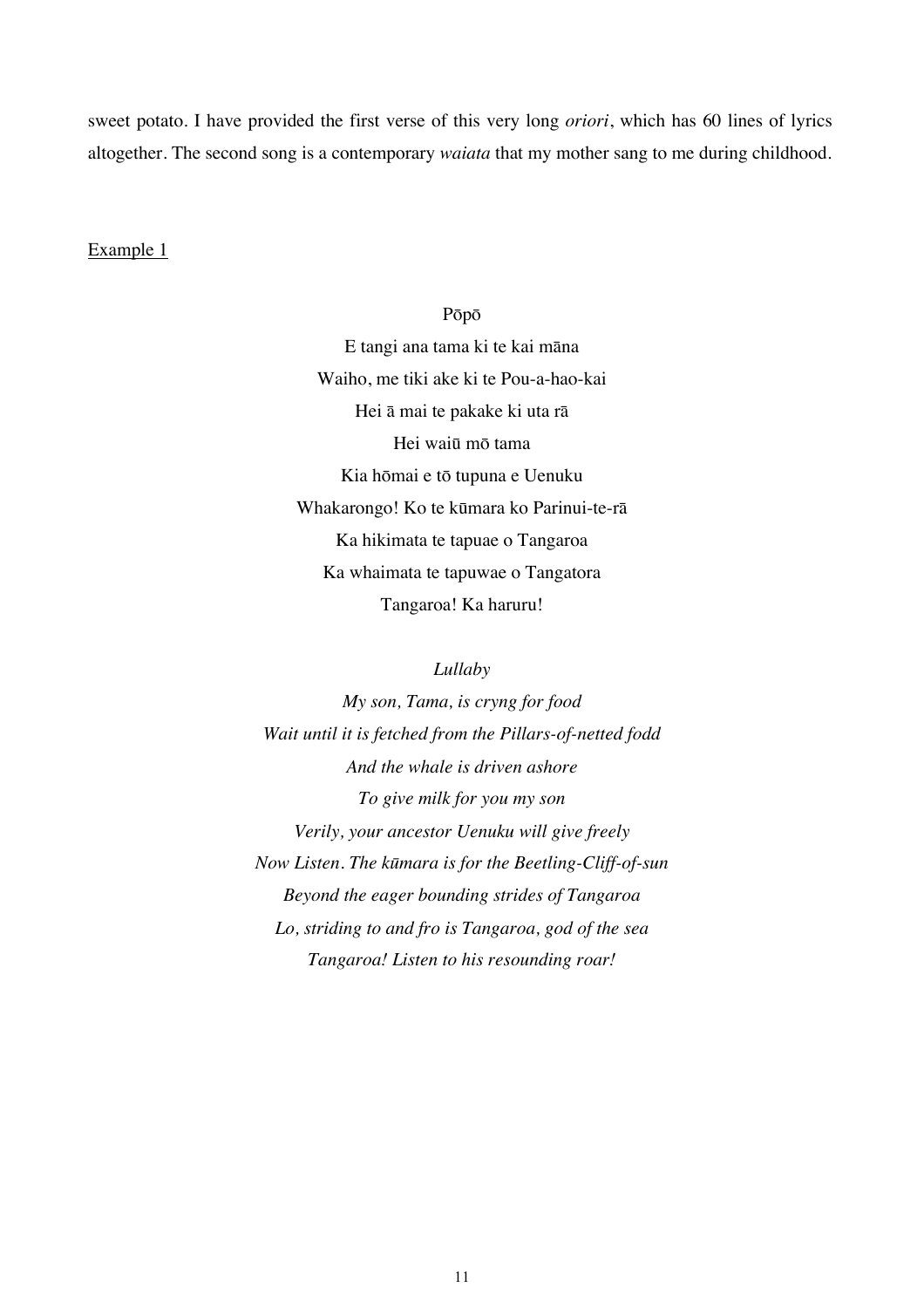#### Example 2

Moe mai pēpi Kaua e tangi Ka hoki mai a māmā Apōpō

*Sleep oh baby Don't cry Mother will return again Tomorrow*

As Māori music evolves, so to are the practices of composing *waiata hou* and increasing the repertoire of Māori *waiata*. Here are two examples of *waiata hou* - contemporary songs that can be used for healing, and to connect the patient to the gods and the natural elements of the environment, as part of the healing process. These *waiata* have been obtained from the DVD, He Oranga. He Oranga - Healing Journeys produced by WickCandle Film (2007).

# Me Hiki *Aroha Yates Smith*

Me hiki Me hiki Me hiki te whakaaro Kia tau ai te mauri I roto i ahau

# Mauritau Mauritau Kia tau ai te mauri

I roto i ahau

*Uplift Uplift*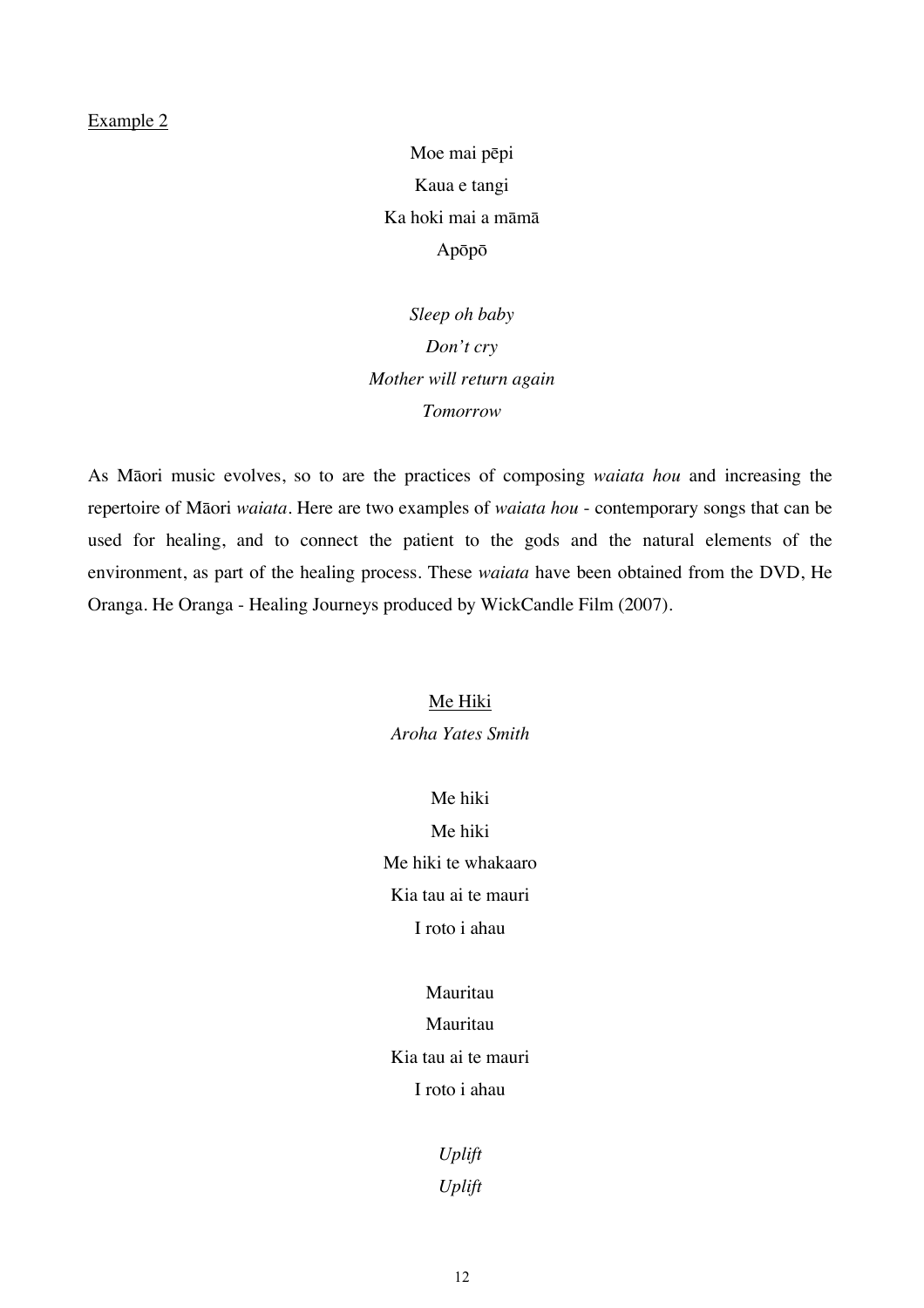*Let my thoughts be uplifted To settle the mauri deep Within me*

*Be calm Calm the mauri Calm and wellbeing A sense of peace within me*

Kei Te Pari Tonu Mai I Te Tai *Aroha Yates Smith*

Kei te pari tonu mai te tai Kei te whiti tonu iho te rā Kei te karetai o te moana Au e miria ana e te wai

Te Wai, Te Wai

He wai tai piri mai He rongoa whakaora He rongoa whakaora I tāku tinana E okioki nei i te poho I te wai marino o Hinemoana

*The tide is still flowing The sun still shines Down upon me And I am caressed By the rippling surface Of the sea*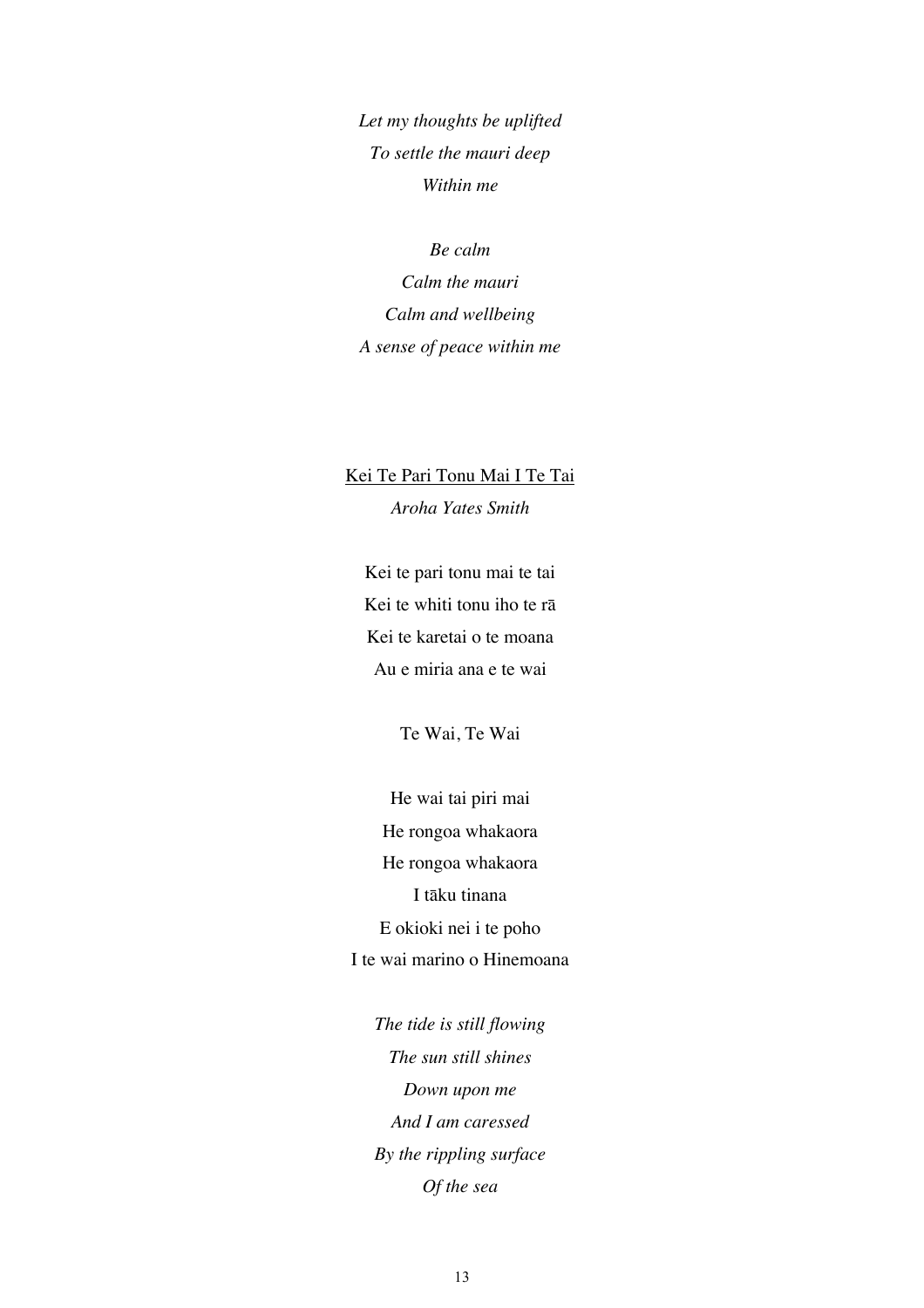*The water, the water*

*The ocean water envelops me A life giving salve Healing my body As I lie on the breast Of the ocean On the gentle waters of Hinemoana*

# **4. TAONGA PŪORO**

According to Dorothy Buchanan and Keri Kaa (2002), *taonga pūoro* were only found in museums rather than on the marae. These traditional Māori instruments lay silent in these museums unitl the 1980's and 1990's saw a great revival in these instruments by advocates such as Hirini Melbourne, Richard Nunns. Brian Flintoff and others. The revival focused on research, the making and playing of these instruments.

These instruments had multiple purposes in Māoridom. Here are examples of those particular functions:

- ! Toys and games referring to the pūrorohū (pūrerehua), the bullroarer, McLean (1996, p. 75) writes, "inn Polynesia, the bullroarer was used as a children's toy and the same use is attributed by Willians to New Zealand."
- ! Calling birds the karanga manu or kōauau pūtangitangi are calling flutes. "The player is able to mimic several kinds of bird calls" to lure birds during hunting (Flintoff, 2004, p. 39)
- ! Warning people the pūtātara and the pūkaea instruments were used to gather the people and in dangerous situations, to warn people. Best (2005, p. 288) writes about the pūtātara, "the noise is as rude as can well be imagined. These conches are sometimes used in war to collect a scattered party." The pūkaea or sometimes refer to as a war trumpet, "They were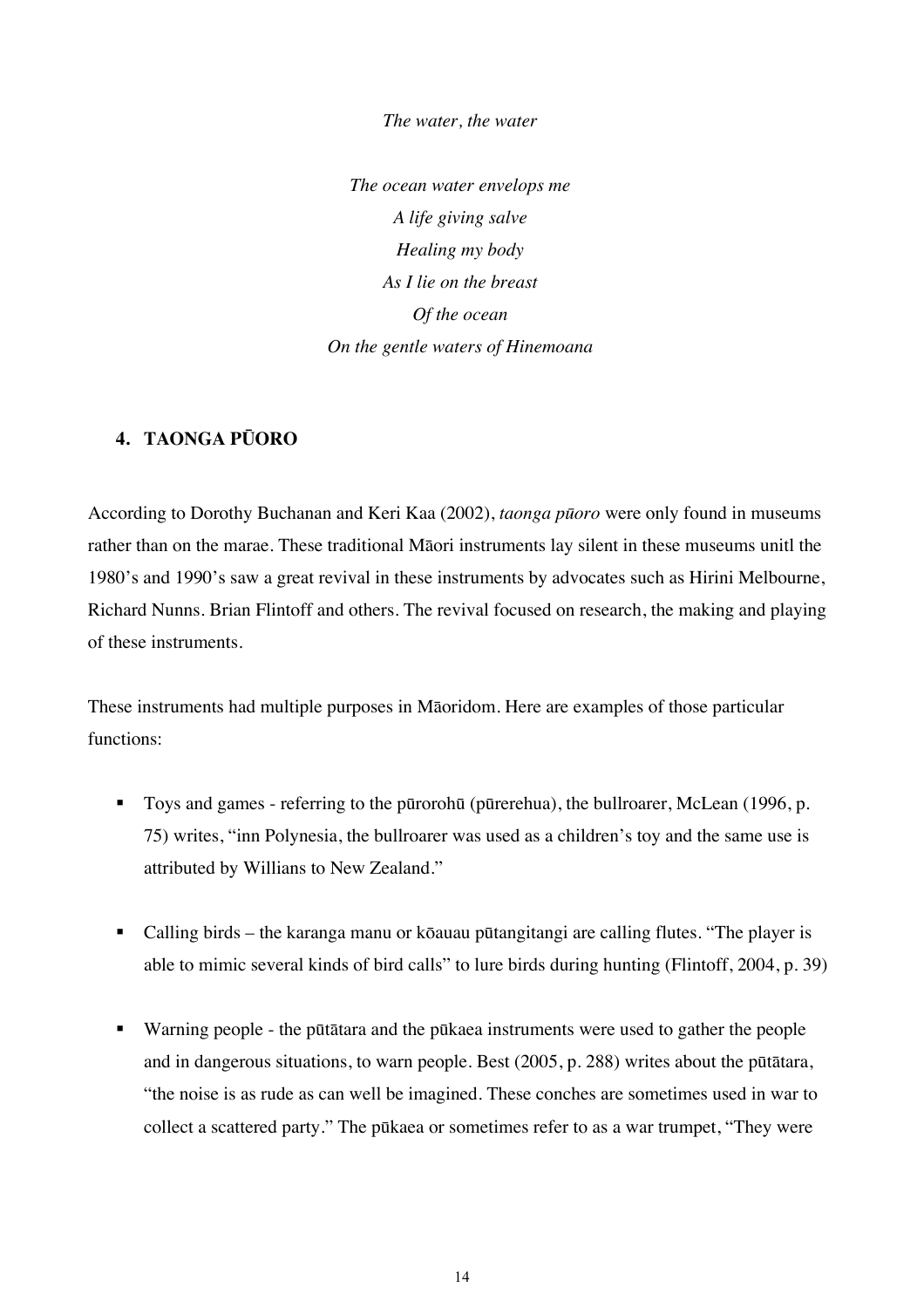sounded by watchmen on duty at a fortified village or pā to signal the approach of an enemy or to show that the pā was on the alert (McLean, 1996, p. 181).

- ! To Evoke the gods Best (2005, p. 294) writes about the huhū (another name for the bullroarer) was used to call on the gods to bring rain. He also writes, "He would go forth with a bullroarer and handful of ashes, throw the ashes toward the south (the rainy quarter) and commence to sound his huhu by swinging it round, at the same time turning his back on the south in an insulting manner, so that it would become angry and send a storm."
- ! Māori rituals "In Taranaki, according to Purchas (1914, p. 231), bullroarers were called mamae and the whirling noise was used to dispense evil spirits at the lying in of a dead chief."
- ! Therapeutic benefits the healing powers of the porotiti or humming discs were "used as an aid towards arthritis, to clear mucus from sinuses" (Flintoff, 2004, pp. 57 - 58).

For the purpose of this research, *taonga pūoro* were used as a 'healing tool,' as part of 'sound healing,' practice. Here is a description of a sound healing session by Robinson (2005):

*Usually a consultation involves massage of certain points to open the channels of mauri through the body before treatment is given. Sound is then applied to the areas of the body that call for treatment to be used.*

*Sound applied in the form of various musical instruments and also deep chanting where the voice is made to resonate. With a specific problem, such as an injury, most of the attention is placed on that area. Sometimes the problem can be more an emotional than a physical one. If this is the case the tohunga uses hypnotherapy suggestion while doing the sound healing (p. 243.)*

*Figure 2* shows a list of *taonga pūoro* used for sound healing for various illnesses.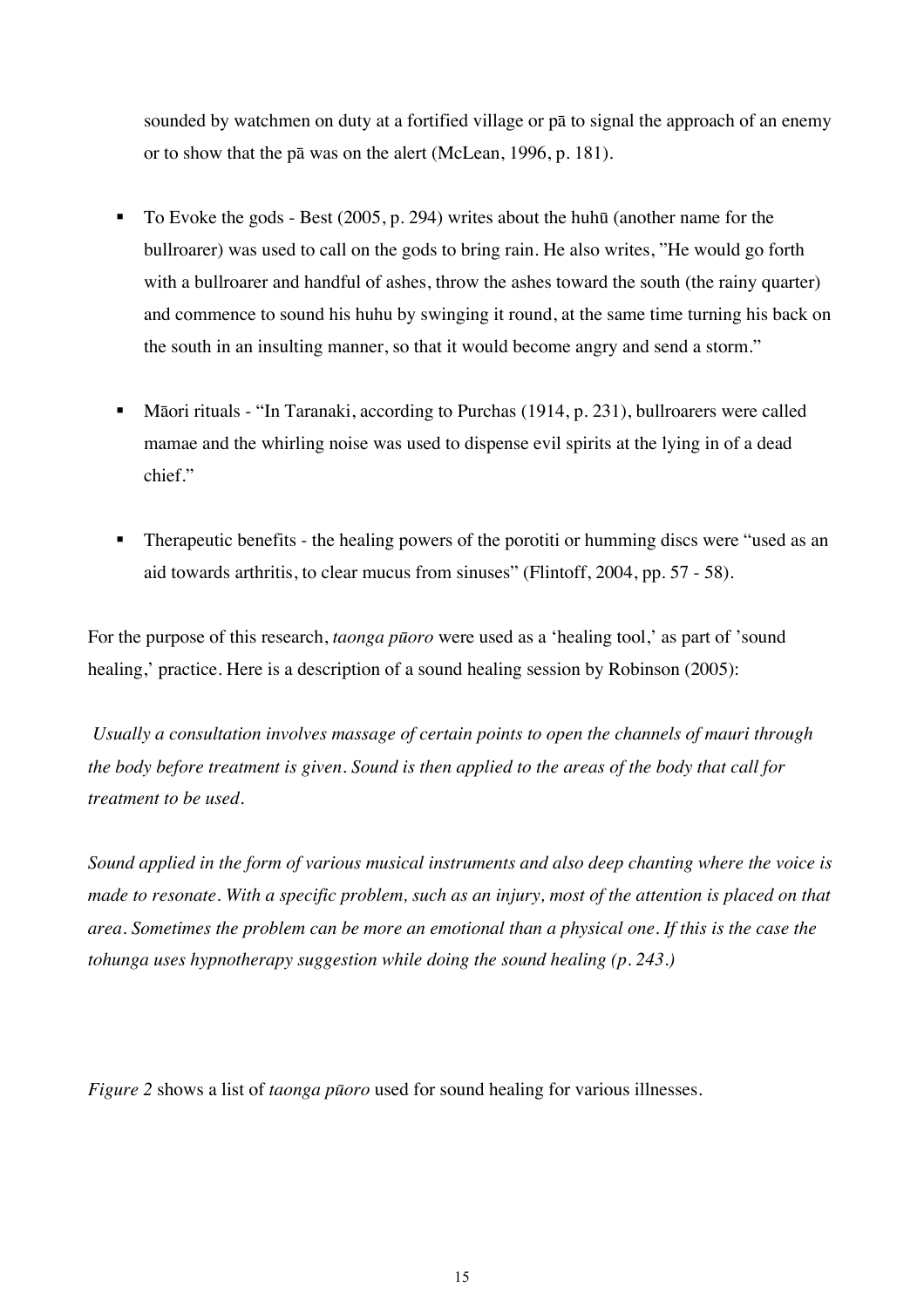| <b>Taonga Pūoro</b>    | <b>Illness</b>               | <b>Application</b>                           |
|------------------------|------------------------------|----------------------------------------------|
| <i>Kōhatu</i> - stones | Relieve pain in the back and | Stone is laid on the painful area, the       |
|                        | joints                       | tohunga taps the stone with hammer, to       |
|                        |                              | locate the injured area before treatment and |
|                        |                              | massage (Robinson, 2005: 245).               |
| Porotiti               | Clear sinuses                | Spinning the porotiti creates ultrasonic     |
| Whizzing disc          | Help arthritis               | vibration. It may be spun over the chest of  |
|                        | Soothe rheumatism            | sleeping children suffering from colds,      |
|                        |                              | influenza and bronchitis (Robinson, 2005:    |
|                        |                              | $245 - 246$ .                                |
| Kōauau                 | Heal broken bones            | Each style of playing demands respect and    |
| Māori flute            | Ease labour                  | is used in different modes of healing        |
|                        | Promote growth of plants     | (Robinson, 2005: 246, 248).                  |
| Pūrerehua              | Migraines                    | Spinning the pūrerehua creates ultrasonic    |
| <b>Bull roarer</b>     | Arthritis                    | vibration for healing (Kōmene, 2012,         |
|                        | <b>Sinuses</b>               | personal communication)                      |

*Figure 2* Taonga pūoro 'Sound healing'

# **5. PRACTICES IN THE 21ST CENTURY**

This article reveals that traditional Māori practices in healing still exist today. Ancient knowledge about the use of *waiata* and *taonga pūoro* as healing tools has survived into the 21<sup>st</sup> century, whether in its original form or adapted to modern means. However, it is fair to state that some, if not, a vast amount of traditional knowledge has been lost due to the Tohunga Suppression Act 1907, and the introduction of Western alternative healing and medicine.

This particular topic has been researched, talked about, written about, revived and practiced to benefit the wellbeing of people. This supports that Māori value holistic healing practices and the passing down of information from one generation to the next. Not only has this practice been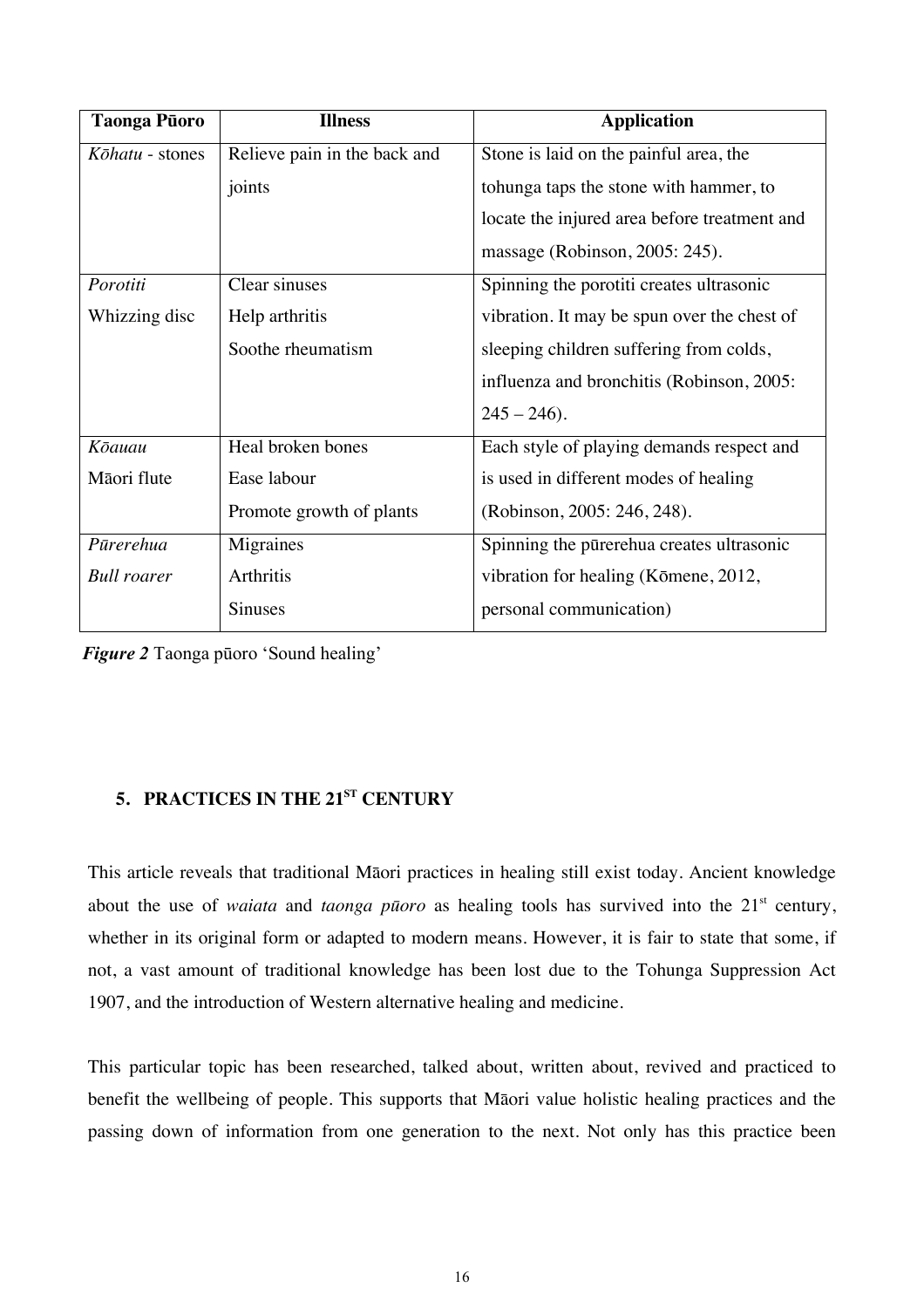beneficial to Māori, it has interacted with other health traditions and organisations throughout New Zealand especially in the area of *rongoa* - traditional medicines.

The integration and exchange of *rongoa* knowledge amongst Pākeha doctors has been 'an eye opener' as Cram, Smith and Johnstone<sup>19</sup> (2003) reports from personal interviews with Māori patients:

*Some of the participants talked about using both Māori and Pākeha medicines. These participants had often found Pākeha general practitioners to be very understanding of their use of rongoa, and some went to great lengths to impart knowledge to their doctor. In such cases, the interchange was usually with a doctor who took time to listen to a patient and was willing to acknowledge other forms of healing (although possibly because they see them as harmless).*

Furthermore, other Māori healing practices have been active in marae settings, especially *mirimiri* amongst adults and elders alike. The Manu Aute Whare Oranga o Manurewa Marae Services provides three types of *mirimiri*: traditional 'hands on' massage, hot stones massage therapy, and restorative healing massage (reflexology, polarity healing, aromatherapy).

In reference to 'sound healing' the Raukatauri Music Therapy Centre in Auckland was opened in 2004 to provide music therapy for special needs children. It is New Zealand's first music therapy centre instigated by singer and songwriter Hinewehi Mohi, her husband George and daughter Hineraukatauri. The centre works with vocals and assortment of musical instruments including *taonga pūoro* (*kōauau* and *pūtorino* - Māori flutes).

The traditions of *karakia* and *waiata* have been and still are an important part of Māori society. They are performed at many functions and different settings including the marae. Due to extensive research there has been some collection of *karakia* and *waiata* that serves the purpose of healing. It is important to note that the practice and delivery of *karakia* and sacred *waiata* are assigned to special people such as *tohunga* and *kaumatua* who are qualified and authorized to perform such traditions. After all, as Barlow (1991, p. 37) writes, "*the object of karakia is to find favour with the gods in all activities and pursuits (including healing)".*

 <sup>19</sup> *Reference:* Cram, F. Smith, L., & Johnstone, W. (2003). Mapping the themes of Māori talk about health, The New Zealand Medical Journal, Vol 116 No 1170.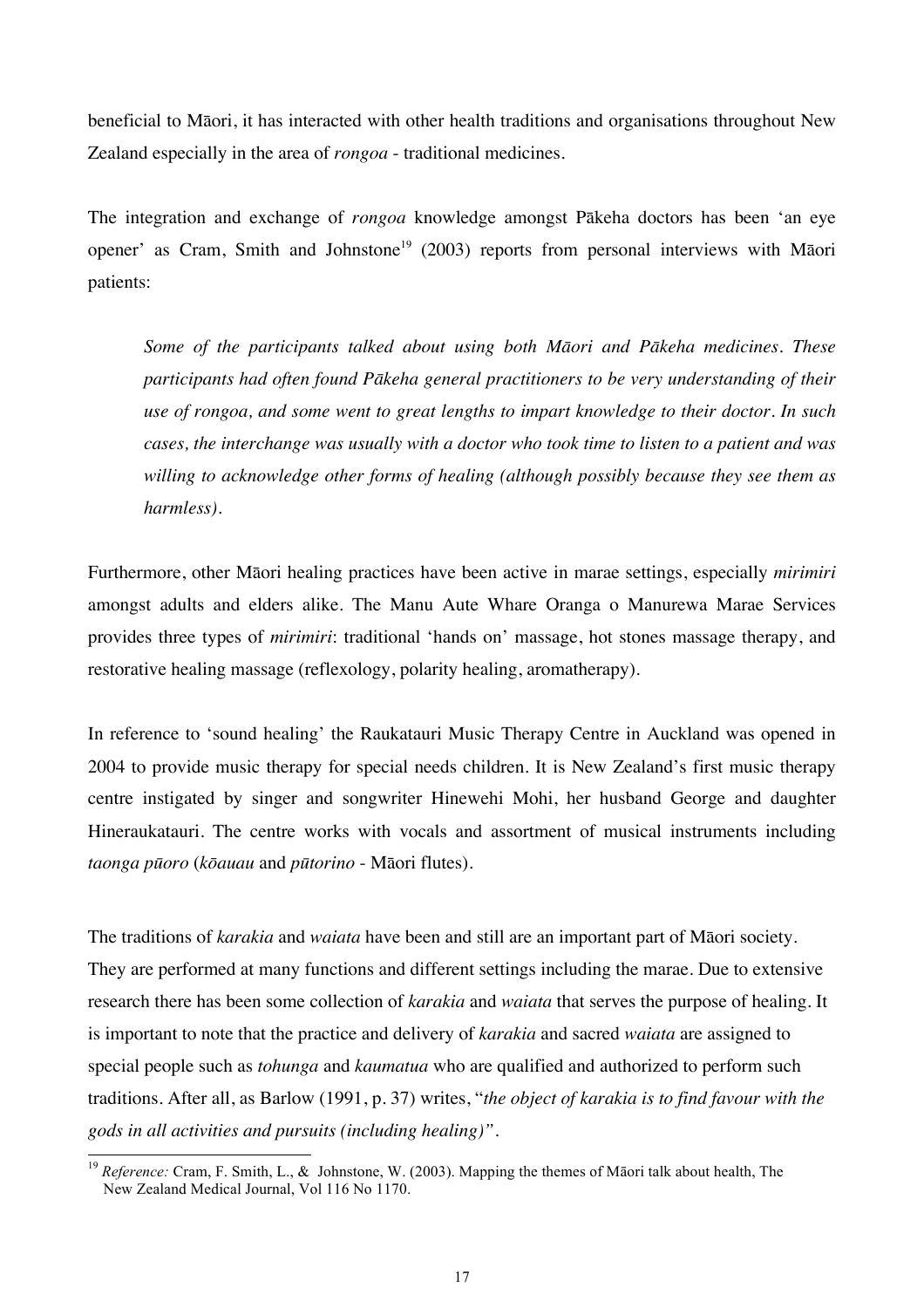In conclusion, the revival of traditional Māori healing practices has led to the establishment of, Ngā Ringa Whakahaere o te Iwi Māori, a national board of Māori healers, in 1993. As Durie (1998) writes, "*this was a conscious move taken by healers and their followers to adopt a more public profile and seek recognition as part of the National Health Service".* Although the board does not represent all healers, it advocates on behalf of affiliated members and for more formal recognition of traditional healing practices. The board has also been involved in formulating accreditation procedures for healers, and has contributed to the development of national traditional healing service standards (Durie, 1996; MoH, 1999).

## **6. CONCLUSION & FURTHER RESEARCH**

This paper examined traditional and contemporary practices of 'healing' amongst Māori and within contemporary New Zealand. This paper has only touched the surface of such a diverse topic, and presented an introduction to Māori healing practices.

As Māori healing is about sustaining cultural knowledge and practices, and the environment, Māori healers are still subjected to pressures of globalization and western society ideals, and that these practices are still seen as an alternative to a more acceptable Western medical tradition. However, there is still value in traditional Māori medicine and healing practices that could be beneficial to New Zealand mainstream health services via careful consultation as Ahuriri-Driscoll, Hudson, Baker, Hepi, Mika, Tiakiwai (2008) suggests:

*Transitioning for a 'practice' based approach to one of 'service' delivery requires careful negotiation of challenges in terms of changing relationships, expectations of quality, and maintenance of capacity.*

This paper shares some *mātauranga* Māori (Māori epistemology), with the aim that further research and development of indigenous health knowledge, that informs traditional healing (like Māori), and in producing the type of evidence necessary to support the development of *rongoa* (medicine, cure) and traditional healing services within mainstream health systems.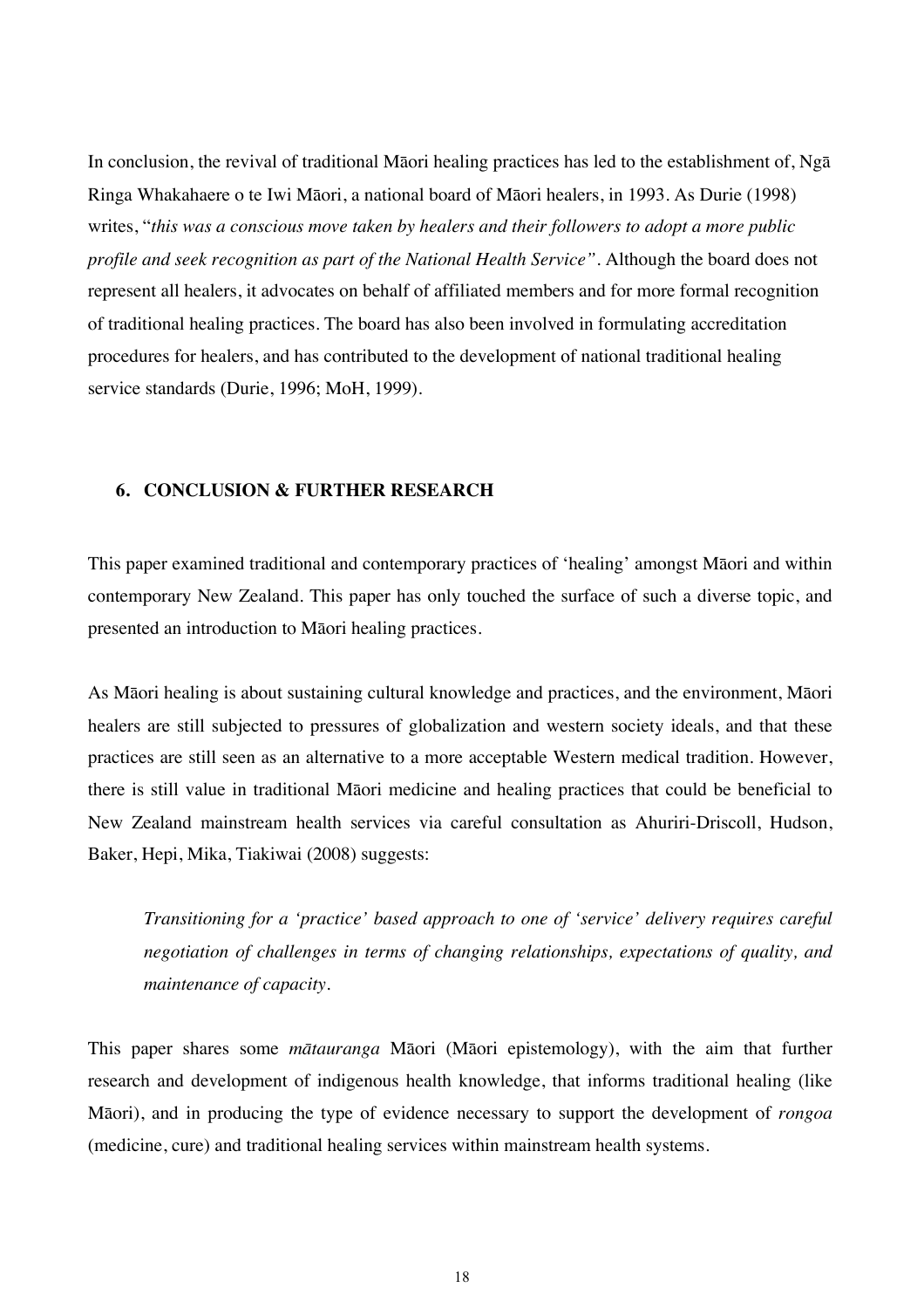I suggest that more research needs to focus on collecting *karakia* used for healing (depending on *tohunga* and *kaumatua* that wish to share such sacred knowledge) and learning the delivery of such *karakia*; a collection of traditional and contemporary *waiata* that can be used for healing purposes (and made available to practitioners); more information about *taonga pūoro* use in healing (and the playing of such instruments for different treatments); and a current directory of all services that provide Māori healing as part of their *hauora* service.

> Mauri tū - Mauri ora Mauri noho - Mauri mate *When one takes care of ones health, life prevails When one neglects ones health, life diminishes*

#### **7. ACKNOWLEDGEMENT**

The author would like to thank Te Kōkī New Zealand School of Music for the invitation to present at the 2013 Music Therapy Conference in Wellington. Furthermore, I would like to acknowledge the University of Waikato and the Kura Toi Tangata for their support towards this research.

## **8. REFERENCES**

Ahuriri-Driscoll, A. Hudson, M. Baker, V. Hepi, M. Mika, C., & Tiakiwai, S. J. (2008). *Service in practice, practice in service, negotiating a path to the future.* Canterbury, NZ: University of Canterbury Health Sciences Centre.

Barlow, C. (1991). *Tikanga Whakaaro: Key Concepts in Māori Culture*. Victoria, Australia: Oxford University Press.

Best, B. (1905). *Māori Medical Lore.* The Journal of the Polynesian Society, Vol. XIV. Retrieved from http://www.jps.auckland.ac.nz